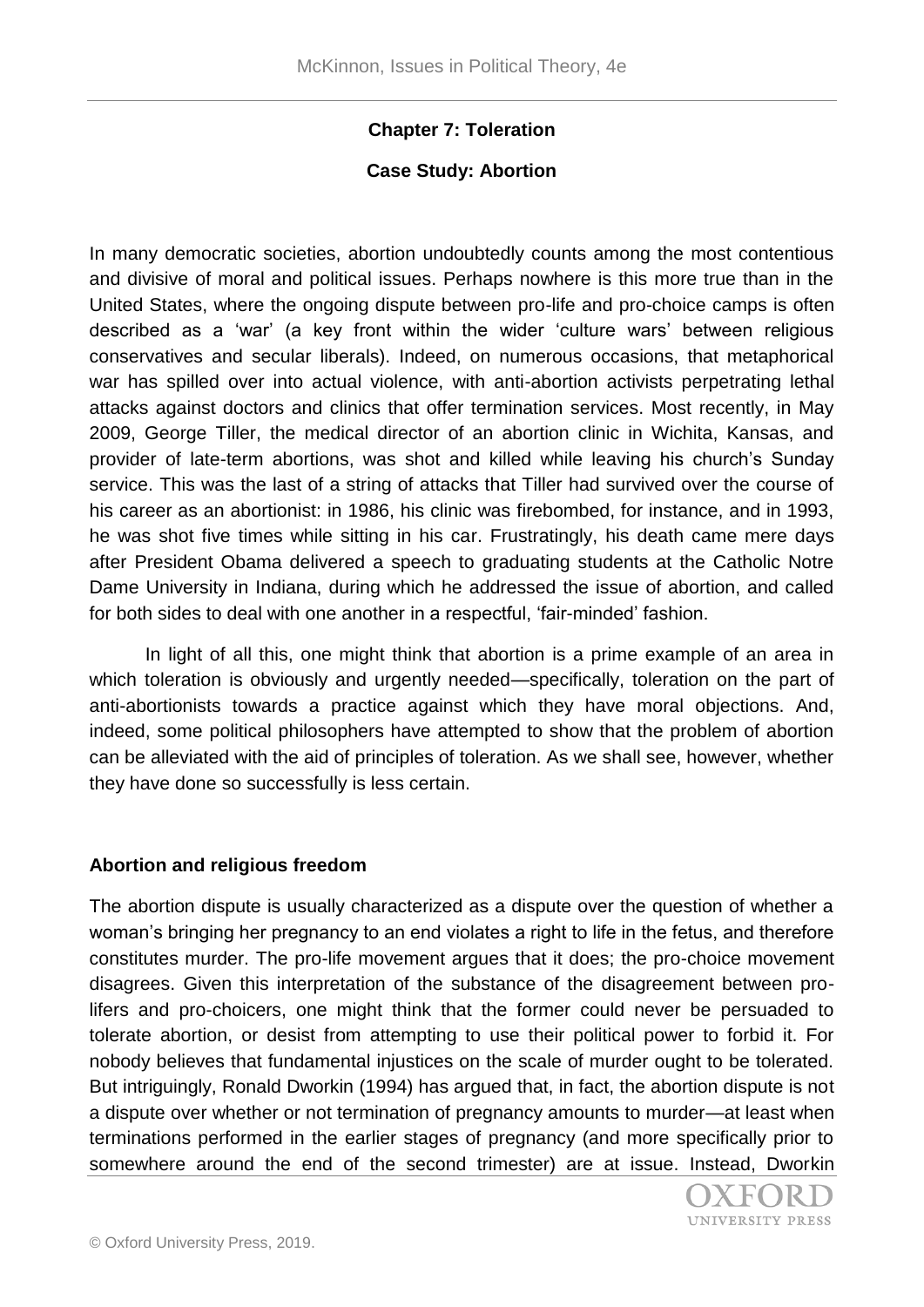suggests, in the case of those earlier abortions, when we analyse more closely the implicit commitments of the parties to the dispute, we will see that what they are really at odds over is a subtly different question—namely that of whether and under what conditions early prenatal life is *sacred*, and, relatedly, whether respect for whatever sacred value the life of an early fetus may hold is compatible with having an abortion. Dworkin thinks that, once we recognize that the dispute over the morality of early abortion is in truth a dispute about the sanctity of life, rather than the right to life, we will all be able to agree that such abortions should be tolerated. For these abortions (which, incidentally, constitute the vast majority of abortions that actually take place) can then be seen as protected under the general right of citizens in a liberal democracy to freedom of conscience and religious exercise.

Dworkin's argument requires careful explanation on a number of fronts. First, why does he think that people have hitherto misunderstood what the disagreement over early abortion is about? He does so on two grounds. First, because (he thinks) the claim that fetuses throughout pregnancy have rights is obviously defective, such that it would be peculiar if pro-lifers really endorsed it. The purpose of rights, Dworkin says, is to protect the *interests*, or *well-being*, of their bearers. But fetuses—at least until some point between around the 20th to the 28th week of pregnancy  $\Box$ —do not have any interests. This is because—again, until somewhere between the 20th and 28th week—they have not yet acquired the *capacity for consciousness*. A being without this capacity has no experiences, desires, aversions, and so on. There is, so to speak, nothing that it is like to live this being's life from the inside. But if this is so then there seems to be nothing that we can do to a non-conscious fetus that would be better or worse for it, and therefore no fetal interests that stand in need of the protection of rights.

Dworkin's second reason for thinking that the debate over early abortion has hitherto been misframed stems from his observation that pro-lifers tend to hold beliefs that are difficult to reconcile with the claim that fetuses from conception onwards have a right to life. In particular, they tend to be prepared to make exceptions to the general rule that abortion is wrong for cases of rape and incest, or for a case where the child if born would be seriously sick or disabled. Nobody thinks that whether or not a person has a right to life depends on whether he or she was the product of a rape or incest, or on whether he or she is healthy and able-bodied. Therefore, Dworkin concludes, even opponents of abortion implicitly reject the claim that fetuses throughout pregnancy have a right to life.

But why, then, do they continue to oppose abortion? Dworkin suggests that they do so because they believe instead in a weaker claim: that prenatal human life, from conception onwards, is *sacred*, and that abortion violates this sanctity. To say that life is sacred, on Dworkin's understanding, is to say that it has *intrinsic value*. For a thing to have intrinsic value means, in turn, that it has value independently of any contribution it might make to serving people's well-being. Thus, an oil painting might have intrinsic value, and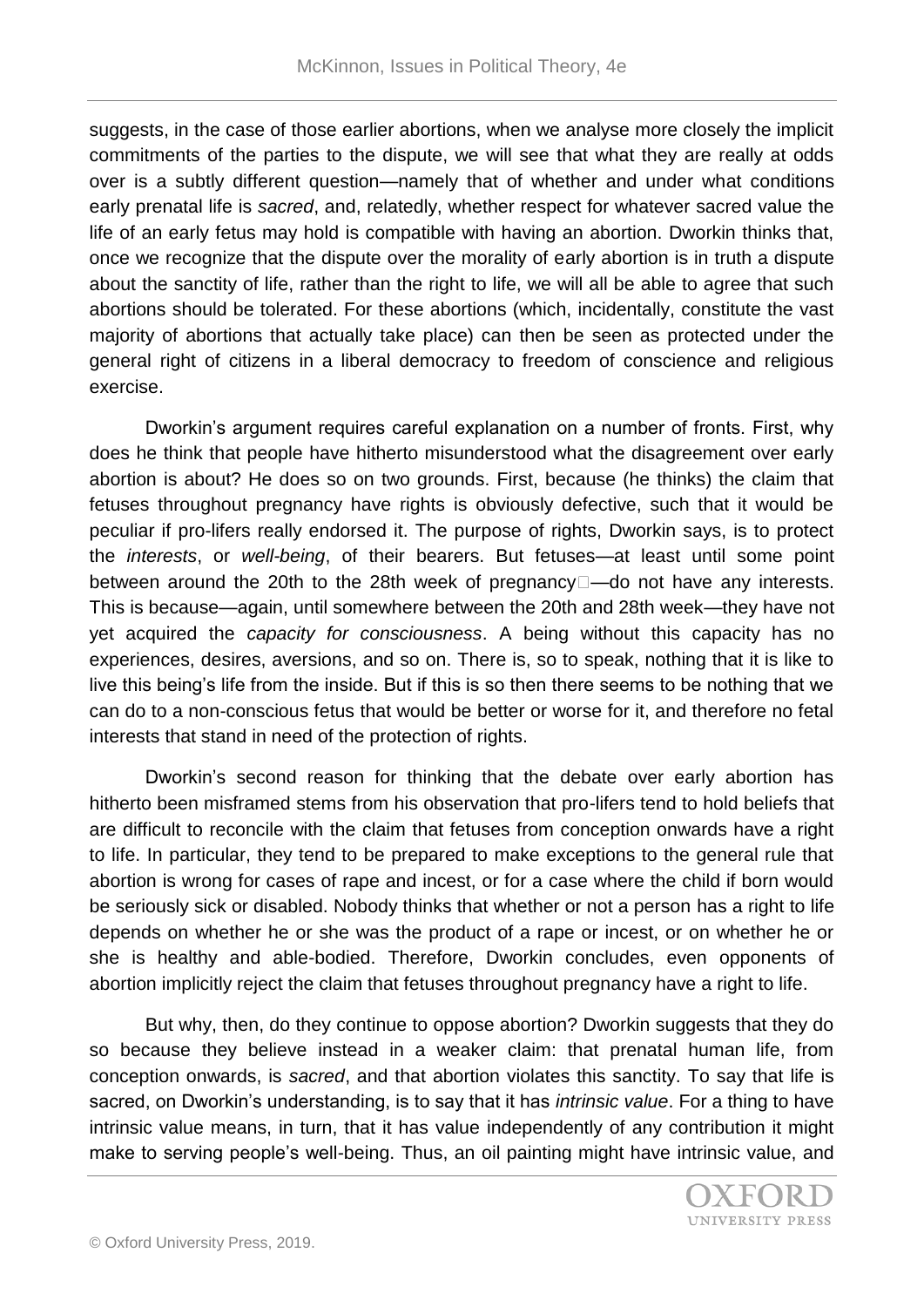so be worthy of protection, even if nobody enjoys looking at it. Ancient forests, holy texts, and the national flag, are other things that are sometimes said to have intrinsic value. That a thing has intrinsic value can give us moral reasons to treat it in a particular way—for instance, to protect it from destruction, or to dispose of it in a respectful manner. Crucially, an object's intrinsic value might be outweighed by other moral considerations. It might be a shame, for instance, to chop down an intrinsically valuable tree, but doing so would be justified if it would save a life.

If what pro-lifers are committed to is, as in Dworkin's view, not the idea that fetuses from conception have rights, but rather the weaker idea that life from conception has sanctity, then this helps explain how they could grant a few exceptions to the general impermissibility of abortion. For there is no inconsistency in thinking that the intrinsic value of fetal life is occasionally, though rarely, outweighed. How does the idea of the sanctity or intrinsic value of fetal life connect with the case for tolerating abortion? Dworkin's answer is that individual views on whether, when, and to what extent life is sacred are deeply personal, indeed 'essentially religious'. By this he means not that everyone's views on the matter are determined by their religion, for some have no religion at all. Rather, he means that we are guided on this issue by our deepest ethical, spiritual, and/or conscientious commitments. Moreover, whatever we happen to believe about the sanctity of life, Dworkin thinks that we can at least agree that it ought to be left at the discretion of individuals to decide how or whether to respect that value in their reproductive choices. Some women, on the basis of their beliefs about the sanctity of life, might decide never to end a pregnancy. Others may even believe that having an abortion is sometimes *required* by proper respect for the sanctity of life—perhaps because, say, allowing a tragically ill or disadvantaged child to exist and suffer would itself be in violation of that value. The key point is that, on Dworkin's view, even the most ardent anti-abortionist, once they realize what the moral disagreement over early abortion is at base about, ought to be able to accept the justness of laws permitting those abortions, exactly as they accept laws permitting freedom of worship to those whose religious commitments are, in their view, deeply misguided or objectionable.

Whether or not anti-abortionists can be convinced to accept Dworkin's argument that early abortion should be permitted as a matter of religious toleration depends, of course, on whether they can be convinced that the source of their opposition to abortion is not in fact what they had assumed, but rather an implicit commitment to the intrinsic value of early fetal life. Judith Thomson (1995), however, has argued that Dworkin has not managed to demonstrate that the latter is what pro-lifers really care about. First, albeit that Dworkin believes that the view that non-conscious beings can have rights is too odd to take seriously, this doesn't mean that those who profess that belief do not know their own minds. Rather, it may mean only that they take a different view as to what the purpose of rights is, and who can hold them, according to which lacking the capacity for consciousness is no barrier to being a rights-holder. Second, Dworkin's interpretation of

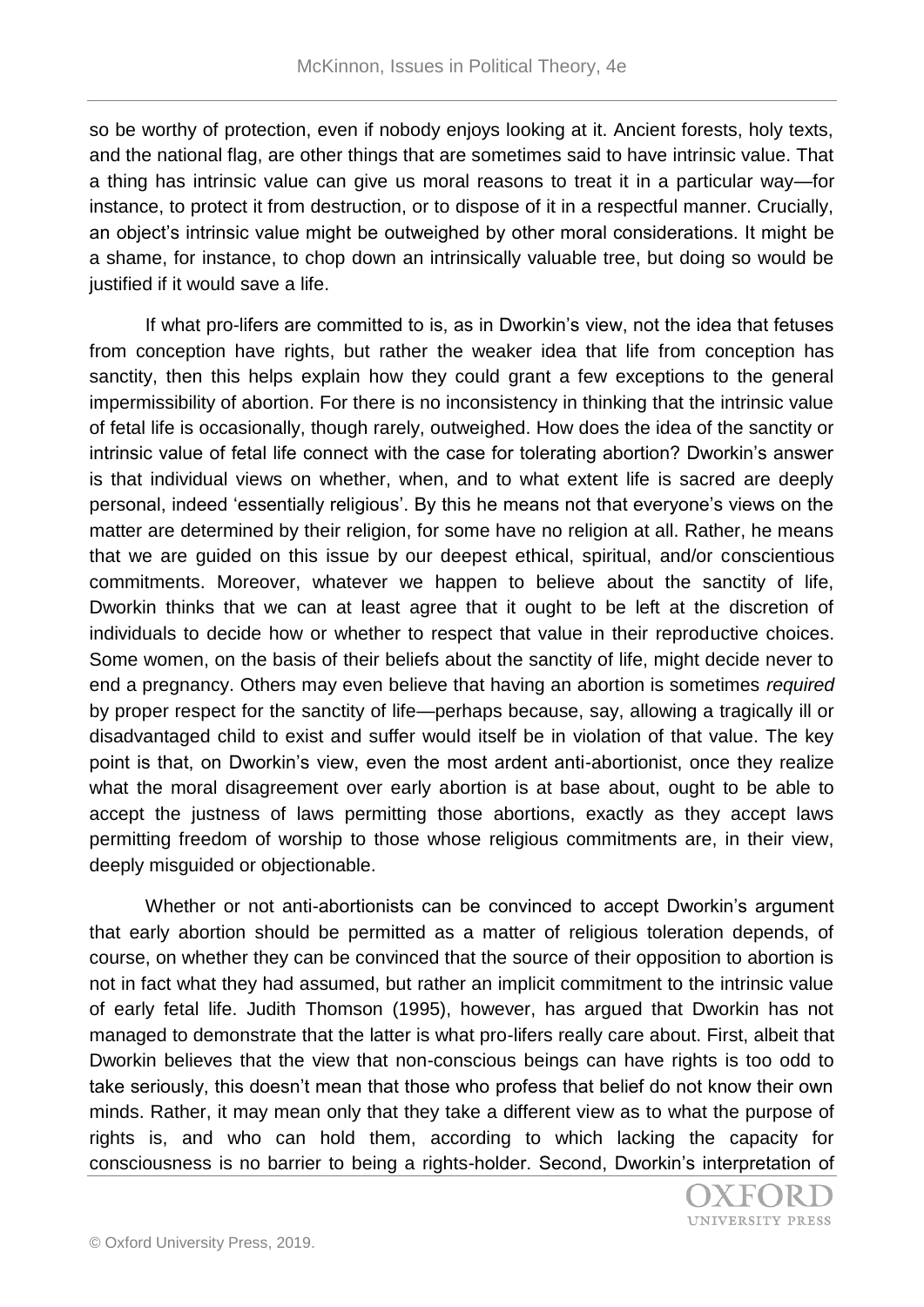the true basis of pro-lifers' opposition to abortion seems difficult to maintain in the face of their own statements, which clearly and repeatedly assert the view that the right to life begins at conception. As Thomson argues, it seem implausible to suppose that the Pope, for example, in pronouncing that, even at the earliest stages of fetal development, abortion constitutes the murder of a person, meant merely to convey the weaker idea that, during those early stages, abortion wastes something of intrinsic value. It is also worth pointing out that, whilst some anti-abortionists allow exceptions for rape, incest, and fetal disability, not all do, by any means. On all these grounds, it remains far from clear that we will be able to reframe the terms of the moral disagreement over abortion in such a way as to make it easier for protagonists on both sides to see it as falling under the familiar principle of religious toleration.

# **<A>Abortion and public reason**

Dworkin is not the only liberal to have attempted to resolve the abortion controversy by reference to toleration. Another attempt to do so comes from so-called *public reason liberals*, such as John Rawls and Thomas Nagel (Rawls, 2005; Nagel, 2006). Their argument does not require attempting to persuade committed opponents of abortion that they have misunderstood their own view about the moral status of the fetus. But it does involve trying to convince pro-lifers that it is wrong to impose their sectarian beliefs on others who do not accept them.

Now, public reason liberalism argues that given the permanent presence in any democratic society of deep yet reasonable disagreement on a host of moral, philosophical and religious questions, the laws that bind citizens and restrict their liberty should be justified to them on the basis of reasons, values, and principles that all of them, if reasonable, will be able to understand and accept. Thus, in making the case for their favoured laws in the public forum, citizens and legislators should abstain from appealing to elements of a particular theological or philosophical world view that other reasonable citizens would reject. Rather, they should appeal to *public* reasons that can be endorsed any citizen, irrespective of the particular religious or philosophical doctrine to which they subscribe. As applied to abortion, public reason requires that pro-life citizens bracket their religious or metaphysical belief that personhood and the right to life begin at conception, rather than impose it on those who reasonably reject it. Rather, the premises on which citizens should rely in formulating the law are those which all citizens should be able to recognize, such as the importance of securing the autonomy of women, and the importance of ensuring the stability of the family. In relying on only the latter kinds of values, public reason theorists suggest that we can derive a case for pro-choice abortion laws, the legitimacy of which even religious anti-abortionists can accept (insofar as they are committed to the ideal of public reason itself). Rawls, for instance, approvingly cites

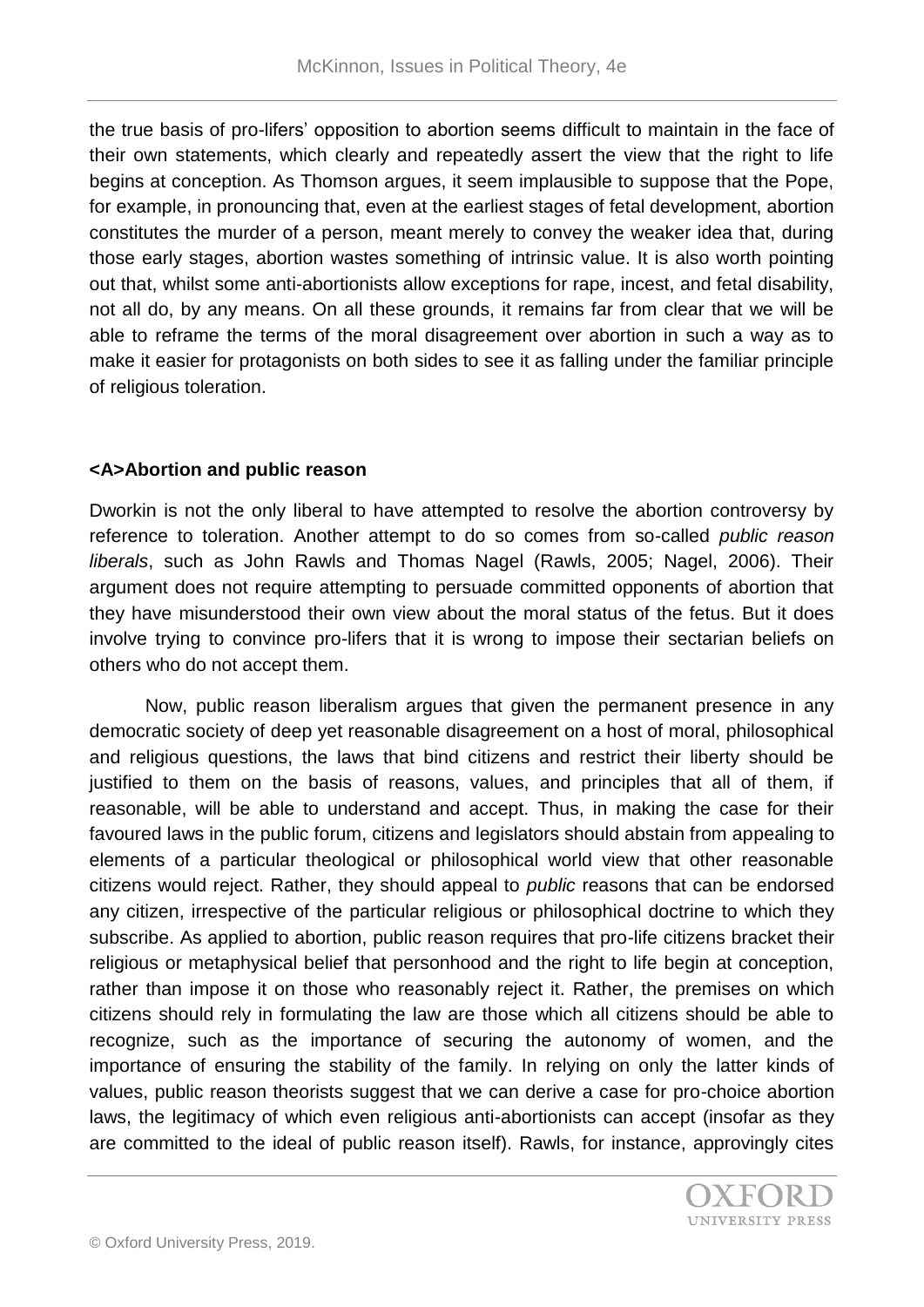Mario Cuomo, the Catholic former governor of New York, who saw himself as obligated to respect and uphold the legal right to abortion, even whilst continuing to believe, on grounds of traditional Catholic dogma, that personhood begins at conception, and that abortion is in general deeply wrong.

Public reason liberals, then, believe that citizens' reasonable disagreements over the moral status of the fetus can be bracketed in public argument over the shape of abortion law. But is that position tenable? On Michael Sandel's view (2005), the public reason liberal's solution is not truly neutral—it implicitly rules that the moral claim that abortion is murder is false. For unless we had already ruled it to be false, he says, it is impossible to see how we could agree to put it to one side, and permit abortion to take place. On Sandel's view, liberals cannot hope to stand aloof from the moral debate over abortion, and the status of the fetus. Indeed, he argues, respect for our fellow citizens requires that we engage with their doctrinal commitments, rather than attempting to rule them out of court in the public sphere.

### **<A>Publicly-funded abortion**

As we have just seen, critics of liberal attempts to resolve the abortion problem using principles of toleration argue that toleration is not an appropriate idea in this context, precisely because of what the abortion controversy is about: namely, whether the termination of a pregnancy amounts to murder. If we are to have pro-choice laws, the criticism goes, they cannot be justified to pro-lifers on grounds of toleration: rather, we must take sides in the debate, and demonstrate that the pro-life case is false. This claim is made by Galeotti in her book, *Toleration as Recognition* (2002). But Galeotti also has another reason for rejecting appeals to toleration in the context of abortion. This is that, unlike in genuine cases of toleration, opponents of abortion are not merely being asked to forebear from using the law to interfere with a practice of which they disapprove. Rather, at least in countries with a national health service or equivalent, they are being asked to subsidise and enable that practice through their taxes. Taking that thought further, feminists such as Catherine MacKinnon (1989) have argued that justice for women is incompatible with regarding abortion as a private matter of conscience that needs merely to be tolerated by others. For so to regard it, they argue, is to suggest that women are entitled to no more than non-interference in having an abortion, rather than to help in accessing abortion services if they cannot afford to pay. According to MacKinnon, the right to choose an abortion should be justified not on grounds of toleration, but rather on grounds of women's *equality*. Women can only enjoy equality with men, she contends, if they control their fertility, and hence if abortion is made available to all, irrespective of means. That last point recalls a familiar theme from the literature on toleration—namely